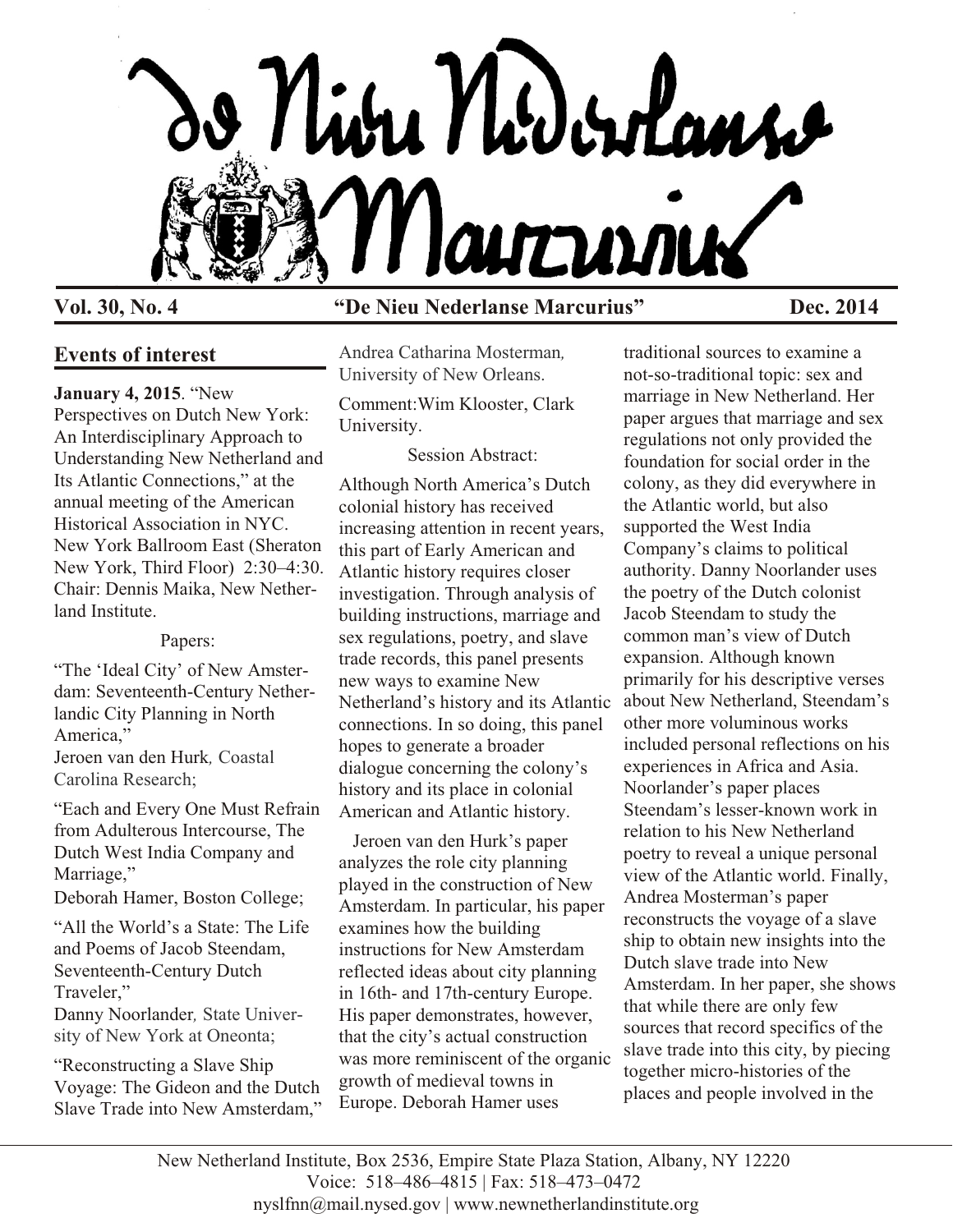# **De Nieu Nederlanse Marcurius 2**

trade it is possible to write a history of the Dutch slave trade that extends beyond the statistics.

 Together, these presentations will the journal. offer new interpretations and diverse methodological approaches to understanding New Netherland history and its place in colonial America and the seventeenth century Atlantic; as such, this panel should appeal to scholars of New Netherland, the Early Modern Atlantic, Early American history, as well as those interested in exploring different ways to reconstruct history.

For more conference information go to: http://bit.ly/1w12fpG.

#### **News**

The Whitehill Prize in Early American History

The Colonial Society of Massachusetts announces the 2014 Walter Muir Whitehill Prize in Early American History.

 This prize of \$2,500, established in memory of Walter Muir Whitehill, for many years editor of publications for the Colonial Society and the moving force behind the organization, will be awarded for a distinguished essay on early American history (up to 1825), not previously published, with preference being given to New England subjects. The Society hopes that the prize may be awarded annually.

 A committee of members of the Colonial Society will review the essays. Their decision in all cases will be final.

By arrangement with the editors

of the New England Quarterly, the Society will have the winning essay published in an appropriate issue of

 Essays are now being accepted for consideration. All manuscripts submitted for the 2014 prize must be postmarked no later than 31 December 2014. The Society expects to announce the winning candidate in the spring of 2015.

 Entries submitted for consideration should be addressed to: Whitehill Prize Committee c/o The New England Quarterly Meserve Hall, 2nd Floor Northeastern University Boston, MA 02115.

For a list of prize specifications please visit: http://bit.ly/1B9hfmA

**\*\*\***

Hudson, New York—The Jacob Leisler Institute for the Study of Early New York History is excited to announce the opening of its office at 46 Green Street in Hudson, New York, on November 3. The Jacob Leisler Institute is a study and research center devoted to colonial New York under English rule, as well as a permanent home to the Papers of Jacob Leisler Project. At its organizing meeting recently in Albany, Dr. David William Voorhees was elected Executive Director of the Institute and Dr. Firth Haring Fabend its President.

 From its inception in 1988, the Papers of Jacob Leisler Project has been housed at New York University. Its move to Hudson signals the Project's intention to make these materials available in a

centrally located place in the Hudson River Valley accessible both to scholars of early New York and to local historians seeking to study the background of their communities during what historians term the "long" eighteenth-century.

 In the years spanning 1664 to the American Revolution, New York Province's diverse European settlers and Native American and African populations were transformed by contact with each other and by the geographical, climatic, and economic conditions of the Americas into a cosmopolitan colonial territory with ties throughout the Atlantic World. The Institute is named for Jacob Leisler (1640–1691), whose ill-fated 1689–1691 administration of New York is the period's focal point. Leisler's administration colored New York Province's political, economic, and cultural life until the outbreak of hostilities with Great Britain in the 1770s.

 The Institute is an independent, nonprofit organization. As a study center, its aim is to serve scholars and students of the period as well as teaching the necessary skills in order to preserve and interpret the period's vast manuscript and material sources. Students of all historical disciplines, including archæology, material culture, and folklore, are encouraged to use and contribute to the Institute as an educational and archival resource, as well as prepare papers, book length manuscripts, and lectures from its holdings.

 Located in Hudson, New York, a small historic city in the bucolic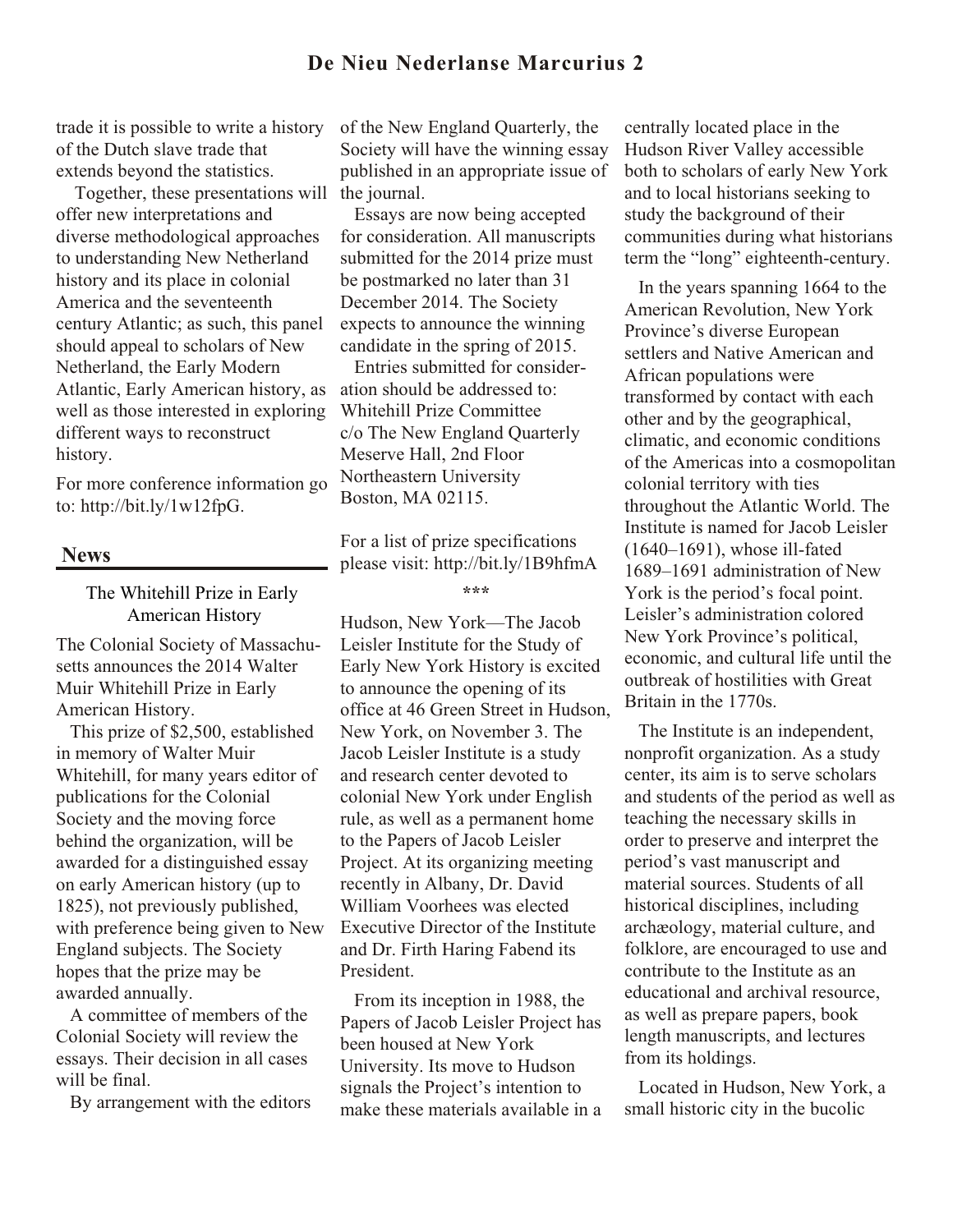Hudson River Valley, the Institute is easily accessible from New York City, Boston, and Albany by road and rail. Hudson, with a dynamic contemporary culture, and the surrounding countryside provide a wealth of resources relating to the period, such as the Luykas Van Alen House, the Claverack Reformed Dutch church, numerous seventeenth- and eighteenth-century architectural and archeological sites, and the extensive Van Rensselaer and Livingston manorial landholdings.

For additional information, email: info@jacobleislerintitute.org.

# **Publication(s)**

*Indian Slavery in Colonial America*, edited by Alan Gallay, examines the complicated dynamics of Indian enslavement. How and why Indians became both slaves of the Europeans and suppliers of slavery's victims is the subject of this book. The essays in this collection use Indian slavery as a lens through which to explore both Indian and European societies and their interactions, as well as relations between and among Native groups.

 European enslavement of American Indians began with Christopher Columbus's arrival in the New World. The slave trade expanded with European colonies, and though African slave labor filled many needs, huge numbers of America's indigenous peoples continued to be captured and forced to work as slaves. Although central to the process of colony building in what became the United States, this

phenomena has received scant attention from historians.

Nebraska University Press; hardcover 448pp, \$60; paper \$30 in July of 2015.

#### **Peter G. Rose**

Author and food historian Peter Rose will be presenting "Joyful Traditions: St. Nicholas, the Saint who became Santa" on these dates and at these locations:

Dec. 10 at 7:00: Chappaqua Library, Chappaqua, NY;

Dec. 13 at 2:00: Guilderland Library, Guilderland, NY;

Dec. 14 at 3:30: Irvington Historical Society, at the Irvington Library;

Dec. 18 at 7:00: Philipse Manor Hall, Yonkers, NY.

All talks are sponsored by the New York Council for the Humanities.

## **Summer Seminar**

NEH is sponsoring a five week Summer Seminar for school teachers from 28 June to 31 July 2015. The theme will be "The Dutch Republic and Britain: The Making of Modern Society and a European World Economy." The seminar will be offered by Professor Gerard M. Koot (University of Massachusetts/Dartmouth) in London, England and Leiden, The Netherlands. NEH will provide a \$3,900 stipend for expenses. The application deadline is 2 March 2015. For more information, go to: http://bit.ly/1w12DEx; or email gkoot@umassd.edu.

# **NNI News**

The Annual Hendricks Award is given to the best book or booklength manuscript relating to any aspect of New Netherland and its legacy. The Award carries a prize of \$5,000 as well as a framed print of a painting by L. F. Tantillo. In 2015 only recently published books will be considered for the award.

For criteria and submission requirements go to our website under Programs/Awards/Hendricks. Deadline is 1 February 2015.

#### \*\*\*

The *Online Publications* page on our website continues to grow. The posting of all of the published NNP/NNRC translations is nearly complete, with the final three volumes being processed for posting in the coming weeks. For an overview of these translations see the compilation of introductions under "Guides and Finding Aids." Also being processed is A.J.F. van Laer's three volume translated set *Minutes of the Court of Albany, Rensselaerswyck and Schenectady*. Recent additions include a translation and transcription of Govert Loockermans's correspondence at the New-York Historical Society and scans of Dr. Charles Gehring's handwritten transcriptions (ca. 1980) of the *Delaware Papers (Dutch Period)*. A companion piece to Govert Loockermans's correspondence is a translation of Dr. Willem Frijhoff's article